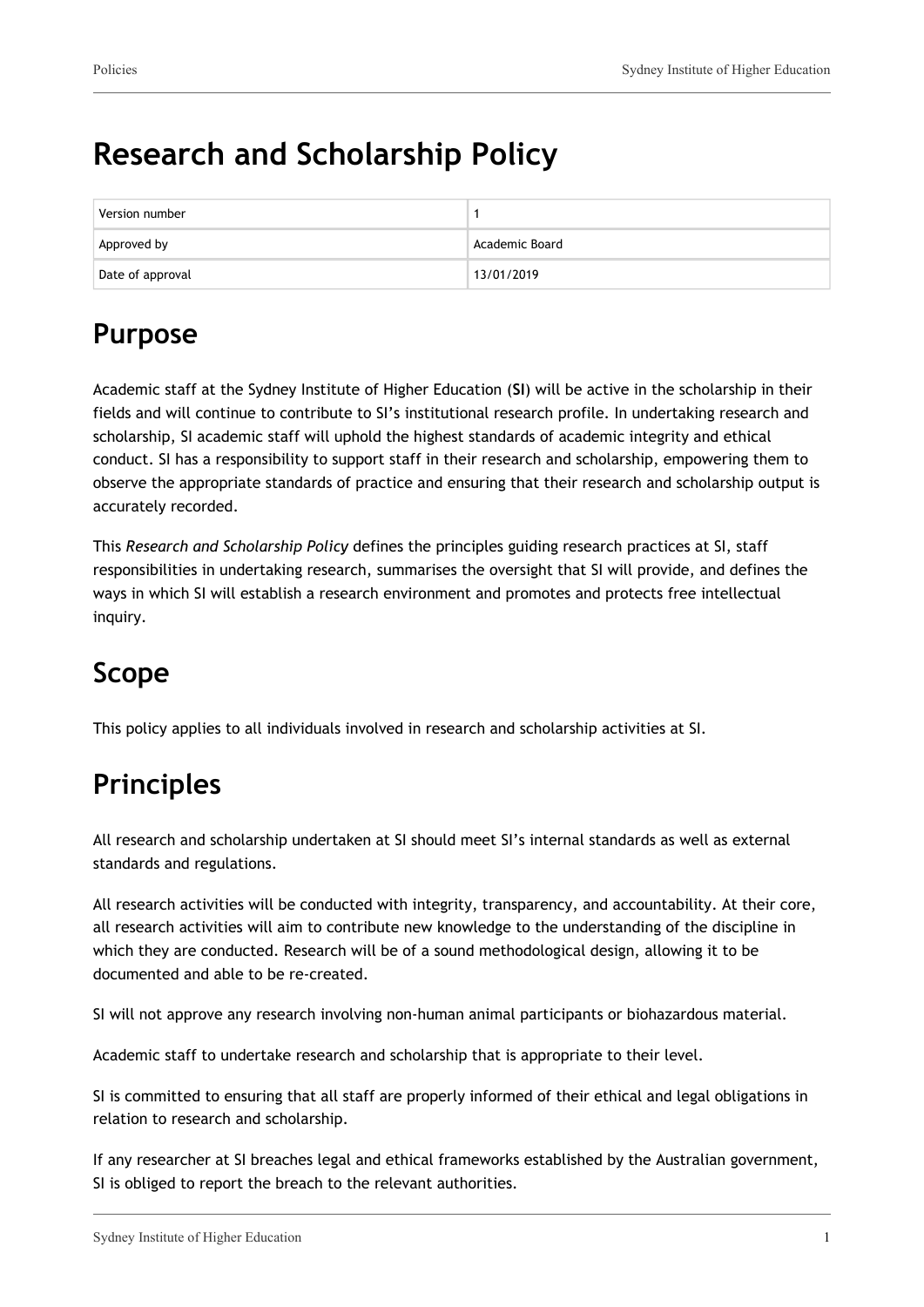### **Procedures**

#### *Training and information*

Staff will receive training and information on the following during induction and professional development activities:

- Academic staff obligations and responsibilities with regard to research and scholarship
- SI policies and procedures relevant to academic research
- External codes, standards, and regulations governing the conduct of research in Australia.

Staff have access to further training and information on request.

#### *Research ethics*

Staff members who intend to undertake research may generate a research proposal in which the potential ethical issues affecting the research are discussed in detail. In particular, any potential risks or disadvantages and corresponding strategies to manage them will be disclosed.

Proposals will only be approved on the condition that risks have been effectively identified and mitigation measures put in place by the researcher to ensure risks are not realised and any potential harm is minimised.

The following process will be observed for all research proposals:

- Research proposals to be submitted to the relevant supervisor
- The proposal will be reviewed by an ad hoc committee of senior academic staff with no conflict of interest in assessing the proposal to evaluate alignment with internal and external ethical guidelines
- If necessary, research involving human participants will be evaluated by an ad-hoc *Research Ethics Committee* chaired by the Dean
- If necessary, external consultation on human research ethics will be sought
- The staff member who submitted the proposal will be notified in writing of the outcome of this process.

#### *Responsible research practices*

Researchers are expected to observe the academic integrity requirements set out in the SI *Academic and Professional Integrity Policy* and the intellectual property requirements set out in the *Intellectual Property Policy.*

Additionally, the responsibilities of researchers include:

- Proposing research that has a reasonable prospect of producing new and original knowledge
- Keeping detailed and clear records of all research activities and funding if applicable
- Following all relevant safety and ethical guidelines
- Acting with honesty and integrity in carrying out and reporting on research activities
- Approaching research critically and objectively
- Storing collected data and information securely and confidentially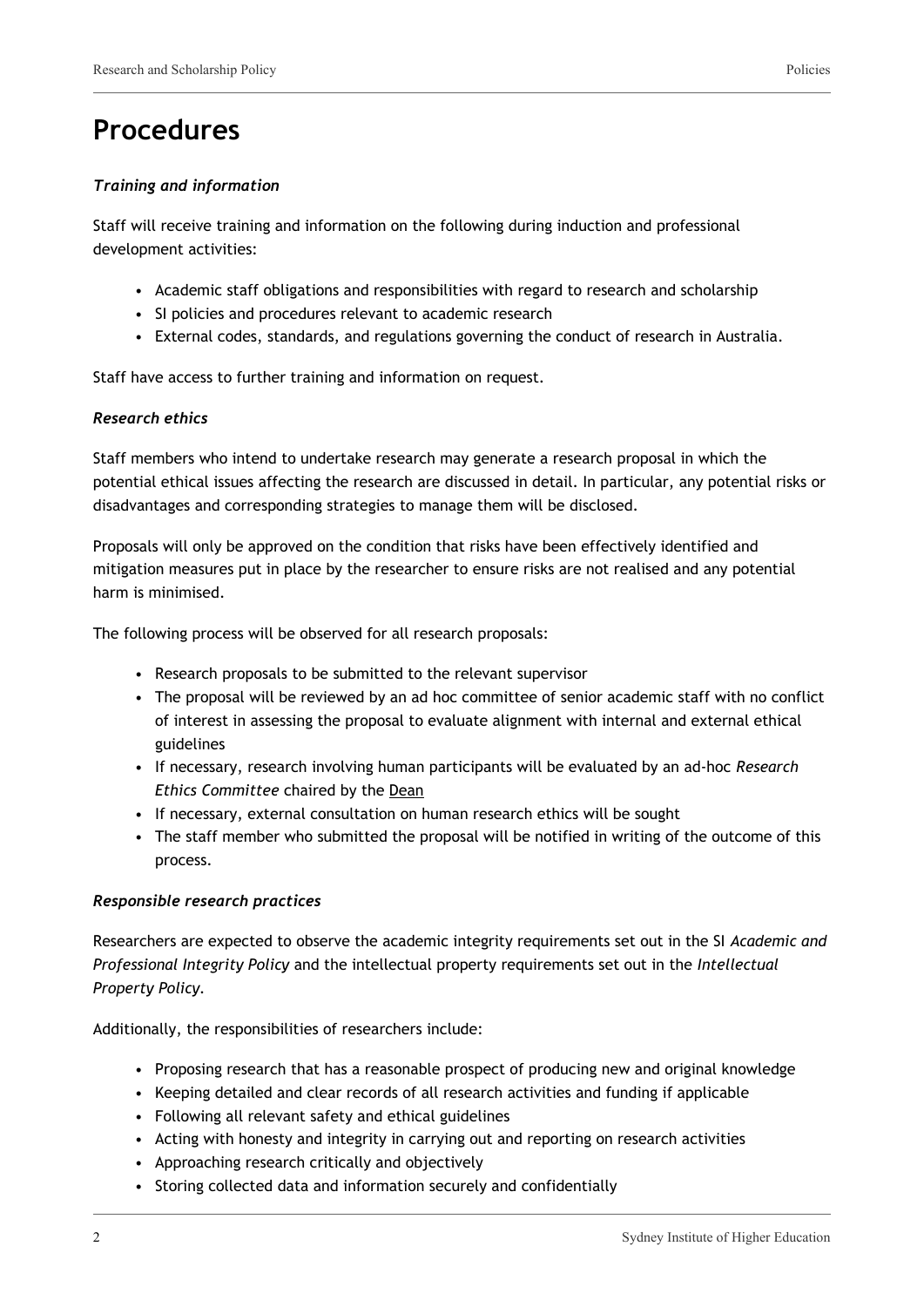- Ensuring authorship policies and copyright laws are upheld
- Disclosing any conflicts of interest that may affect the results of the research.

#### *Oversight*

All research activities are to be undertaken or supervised by staff with the appropriate skills, qualifications, and experience.

All research output will be accurately reported and recorded. The *Academic Board* will review this record periodically to ensure proper oversight of research activities.

SI will report research activities to government bodies as required.

Any usage of data collected by SI or SI staff will be reviewed and approved by the *Corporate Governance Board*.

#### *Research environment*

The following measures will be implemented in order to foster an environment that enables staff to engage in rigorous research and free intellectual inquiry:

- All staff will have access to library and information infrastructure and resources to support their research needs.
- Qualified and experienced staff may support less experienced staff in their research activities.
- SI will provide opportunities to disseminate research through professional development activities (see *Professional Development Policy*).
- Instances of academic misconduct will be fully investigated and addressed as per the *Misconduct Policy*.

## **Policy Implementation and Monitoring**

The Academic Board delegates responsibility for the day-to-day implementation of this policy to the Dean.

## **Definitions**

**Academic integrity**: the set of values relating to academic standards that an institution is expected to observe, uphold and promote to staff and students. These include fairness, transparency, honesty, and respect for other scholars and ethical scholarship.

**Academic research:** an in-depth investigation of a topic that adheres to ideals of scientific inquiry and presents a critical analysis of the research subject.

**Academic scholarship:** academic thinking and learning that critically engages with its subject matter at a high level.

**Critical inquiry**: a mode of analysis and research that closely evaluates a text, idea, example or theory